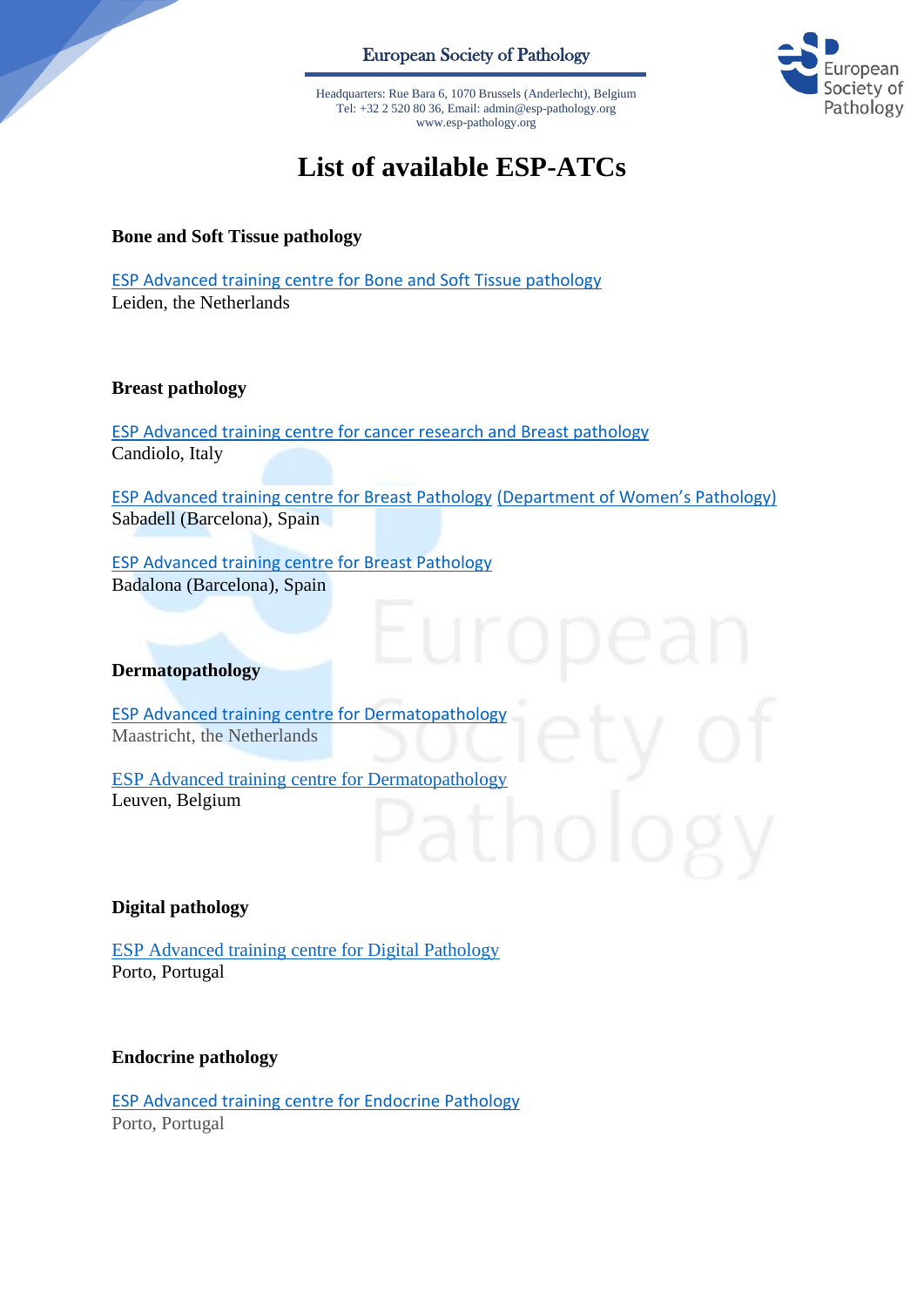# European Society of Pathology



Headquarters: Rue Bara 6, 1070 Brussels (Anderlecht), Belgium Tel: +32 2 520 80 36, Email: admin@esp-pathology.org www.esp-pathology.org

### **Gastrointestinal pathology**

ESP Advanced training centre [for Colorectal cancer and Precursor lesions](https://www.esp-pathology.org/_Resources/Persistent/bcd32158503a6ccd4ed3ec38fcd91a8c2d6e2e4f/NL_Colorectal_Cancer_and_Precursor.pdf) Nijmegen, the Netherlands

[ESP Advanced training centre for gastrointestinal pathology](https://www.esp-pathology.org/_Resources/Persistent/12f615afea2361ae22d4edca89186d281506ca88/ESP_advanced_training_center_for_gastrointestinal_pathology.pdf) Graz, Austria

### **Gynaecological pathology**

[ESP Advanced training centre for Gynaecological Pathology](https://www.esp-pathology.org/_Resources/Persistent/98e13248c62474f1c263f538906cb3c9d0cd3f6e/ESP_Advanced_Training_Centre_for_Breast_and_Gynaecological_Pathology.pdf) [\(Department of Women's](https://www.esp-pathology.org/_Resources/Persistent/98e13248c62474f1c263f538906cb3c9d0cd3f6e/ESP_Advanced_Training_Centre_for_Breast_and_Gynaecological_Pathology.pdf)  [Pathology\)](https://www.esp-pathology.org/_Resources/Persistent/98e13248c62474f1c263f538906cb3c9d0cd3f6e/ESP_Advanced_Training_Centre_for_Breast_and_Gynaecological_Pathology.pdf) Sabadell (Barcelona), Spain

ESP Advanced training centre for [Gynaecologic Pathology and Cancer Research](https://www.esp-pathology.org/_Resources/Persistent/adb857d262cb661821de89513ea4ee80e1d759bc/ESP%20Advanced%20training%20centre%20for%20Gynecologic%20Pathology%20and%20Cancer%20research%20Bordeaux.pdf) Bordeaux, France

### **Genitourinary pathology**

[ESP Advanced training centre for GU Pathology](https://www.esp-pathology.org/_Resources/Persistent/7ed73d9db11bf23b193c5045f5254f5620619f72/Training_Centre_GU_Pathology_FIN.pdf) Plzen, Czech Republic

[ESP Advanced training centre for Urological Pathology](https://www.esp-pathology.org/_Resources/Persistent/02b6ba3d30ffaab91992c1fa40d496226d6d68dc/EAT_Urological_Pathology.pdf) Erlangen, Germany

### **Haematopathology**

[ESP Advanced training centre](https://www.esp-pathology.org/_Resources/Persistent/c4686b923f1fafdad9b6e3550b25abb5e39dde97/ESP_Advanced_training_center_for_Hematopathology.pdf) for Haematopathology Barcelona, Spain

[ESP Advanced training centre](https://www.esp-pathology.org/_Resources/Persistent/f2c059ed1eba5e1c6e5ba7b95b50c0640a714fc4/ESP%20Advanced%20Training%20Centre%20for%20Haematopathology%20-%20NL.pdf) for Haematopathology Nijmegen, the Netherlands

[ESP Advanced training centre for Haematopathology](https://www.esp-pathology.org/_Resources/Persistent/647fad4143fdb08e9542e28453e9cadd2c09a2d9/ESP%20Advanced%20Training%20Centre%20for%20Haematopathology.pdf) Cambridge, UK

[ESP Advanced Training centre for Hematopathology](https://www.esp-pathology.org/_Resources/Persistent/4c3a881a929ae50354701cd2a522525b76a3eda4/ESP%20Adcanced%20Training%20centre%20for%20Hematopathology%20T%C3%BCbingen.pdf) Tübingen, Germany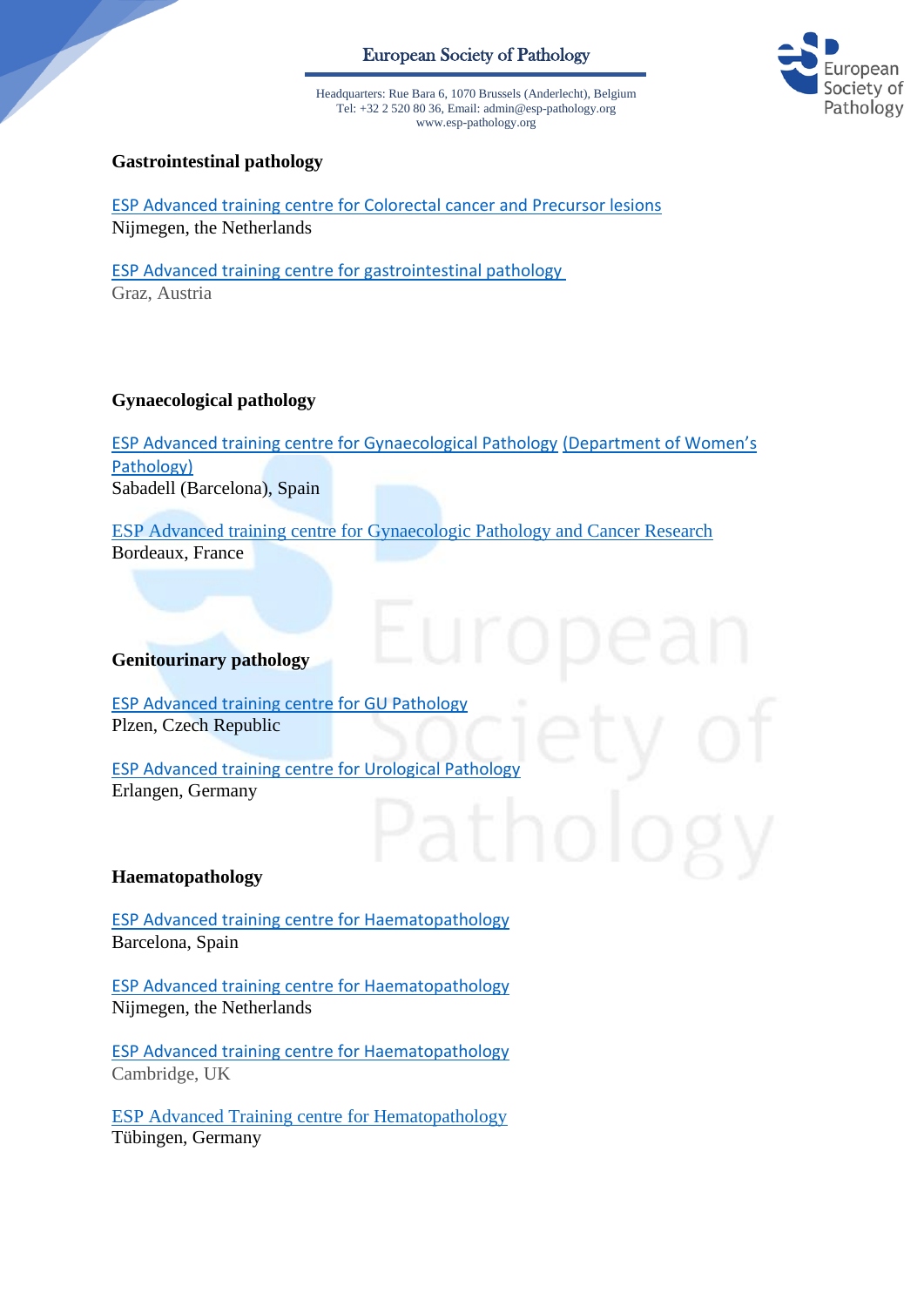# European Society of Pathology



Headquarters: Rue Bara 6, 1070 Brussels (Anderlecht), Belgium Tel: +32 2 520 80 36, Email: admin@esp-pathology.org www.esp-pathology.org

#### **Liver, Pancreas and Biliary pathology**

[ESP Advanced training centre for Liver Pathology](https://www.esp-pathology.org/_Resources/Persistent/9a91b9d1b8bf654ea3f455fcd7427a2f68982af7/Application_ESP_COA_Liver_Pathology_copy1.pdf) Heidelberg, Germany

[ESP Advanced training centre for Liver Pathology](https://www.esp-pathology.org/_Resources/Persistent/13170b5ff260642ae8e8e39b05d183cda0bf9bb5/ESP%20Advanced%20Training%20Centre%20for%20Liver%20Pathology%20Milan.pdf) Rozzano (Milan), Italy

ESP Advanced training centre [for Pancreatobiliary Pathology](https://www.esp-pathology.org/_Resources/Persistent/61aec5eb11500310b0c0b45e92f350439d567589/ESP%20Advanced%20Training%20centre%20for%20Pancreastobiliary%20Pathology%20Dusseldorf.pdf) Duesseldorf, Germany

**Molecular pathology**

[ESP Advanced training centre for Molecular Pathology](https://www.esp-pathology.org/_Resources/Persistent/32a7cc4cc575e0d98c1edcf34c85bcb4ab4bfa02/Application_ESP_COE_Mol_Path_copy_2.pdf) Heidelberg, Germany

[ESP Advanced training centre for Molecular Pathology](https://www.esp-pathology.org/_Resources/Persistent/34d0788441afc2f3eaa69d27a5cc37a3e476e8f6/ESP%20Advanced%20Training%20Centre%20for%20Molecular%20Pathology%20with%20an%20emphasis%20on%20liquid%20biopsy.pdf)  Nice, France

#### **Nephropathology**

[ESP Advanced training centre](https://www.esp-pathology.org/_Resources/Persistent/34dd47d078caab144e15c26b32f48cf8d1c2e91c/ESP%20Advanced%20training%20center%20for%20Nephropathology.pdf) for Nephropathology Basel, Switzerland

[ESP Advanced training centre](https://www.esp-pathology.org/_Resources/Persistent/034d9ab2ea4ccc2905d1dc3cc9b33824deb8964b/Updated%20-ESP%20Advanced%20training%20centre%20for%20Nephropathology.pdf) for Nephropathology Erlangen, Germany

### **Ophthalmic pathology**

[ESP Advanced training centre for Ophthalmic Pathology](https://www.esp-pathology.org/_Resources/Persistent/4509444b4f1be46133f16f59c5e751a483c7b140/ESP%20Advanced%20Training%20Centre%20for%20Ophthalmic%20Pathology.pdf) Liverpool, UK

[ESP Advanced training centre for Ophthalmic Pathology](https://www.esp-pathology.org/_Resources/Persistent/f3d67c9781d83497cca27ee304d6793718119a06/ESP%20Advanced%20Training%20Centre%20for%20Ophthalmic%20Pathology_ErasmusMC_Verdijk%20.pdf) Rotterdam, the Netherlands